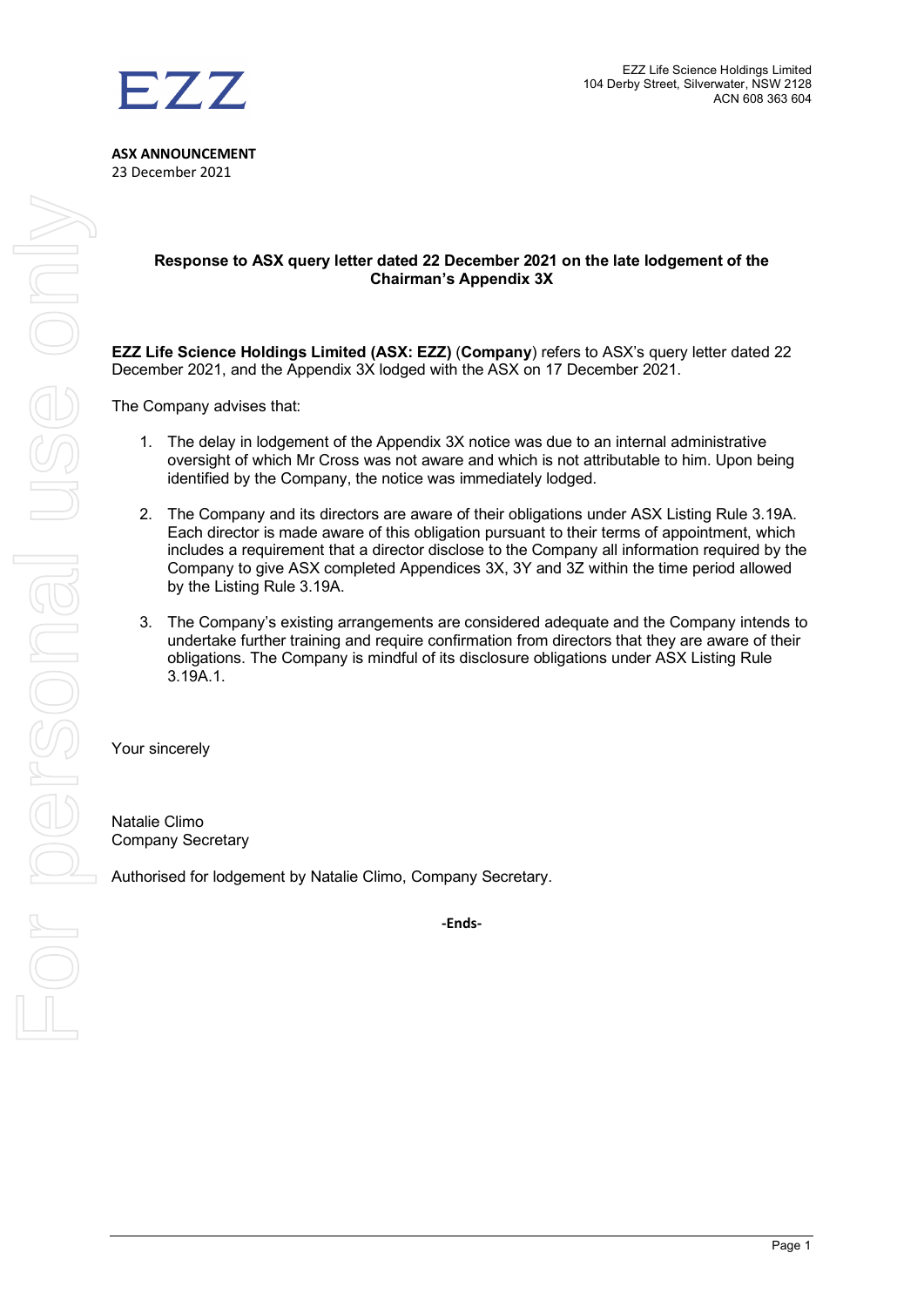

# 22 December 2021

Reference: 44651

Ms Natalie Climo Company Secretary EZZ Life Science Holdings Limited 104 Derby Street Silverwater NSW 2128

By email: natalie.climo@boardroomlimited.com.au

Dear Ms Climo

## **EZZ Life Science Holdings Limited ('EZZ'): Appendix 3X – Initial Director's Interest Notice Query**

ASX Limited ('ASX') refers to the following:

- A. The appointment of Mr Glenn Cross as Chair and Non-Executive Director of EZZ on [1](#page-1-0) December 2021.<sup>1</sup>
- B. The Appendix 3X lodged by EZZ on the ASX market announcements platform on 17 December 2021 for Mr Cross ('Appendix 3X').
- C. Listing Rule 3.19A which requires an entity to tell ASX the following:

*'The notifiable interests of a director of the entity (or in the case of a trust, a director of the responsible entity of the trust) at the following times.*

- *On the date that the entity is admitted to the official list.*
- *On the date that a director is appointed.*

*The entity must complete Appendix 3X and give it to ASX no more than 5 business days after the entity's admission or a director's appointment.'*

D. Listing Rule 3.19B which states that:

*'An entity must make such arrangements as are necessary with a director of the entity (or in the case of a trust, a director of the responsible entity of the trust) to ensure that the director discloses to the entity all the information required by the entity to give ASX completed Appendices 3X, 3Y and 3Z within the time period allowed by listing rule 3.19.A. The entity must enforce the arrangements with the director.'*

As Mr Cross was appointed as a director on 1 December 2021, it appears that the Appendix 3X should have been lodged with ASX by 8 December 2021. As the Appendix 3X was lodged on 17 December 2021, it appears that EZZ may have breached Listing Rules 3.19A and/or 3.19B.

## **Questions and Request for Information**

Under Listing Rule 18.7, ASX asks EZZ to answer each of the following questions having regard to Listing Rules 3.19A and 3.19B and *Guidance Note 22: Director Disclosure of Interests and Transactions in Securities - Obligations of Listed Entities*.

<span id="page-1-0"></span> <sup>1</sup> See announcement a[t https://cdn-api.markitdigital.com/apiman-gateway/ASX/asx-research/1.0/file/2924-02460558-](https://cdn-api.markitdigital.com/apiman-gateway/ASX/asx-research/1.0/file/2924-02460558-2A1342692?access_token=83ff96335c2d45a094df02a206a39ff4) [2A1342692?access\\_token=83ff96335c2d45a094df02a206a39ff4](https://cdn-api.markitdigital.com/apiman-gateway/ASX/asx-research/1.0/file/2924-02460558-2A1342692?access_token=83ff96335c2d45a094df02a206a39ff4)